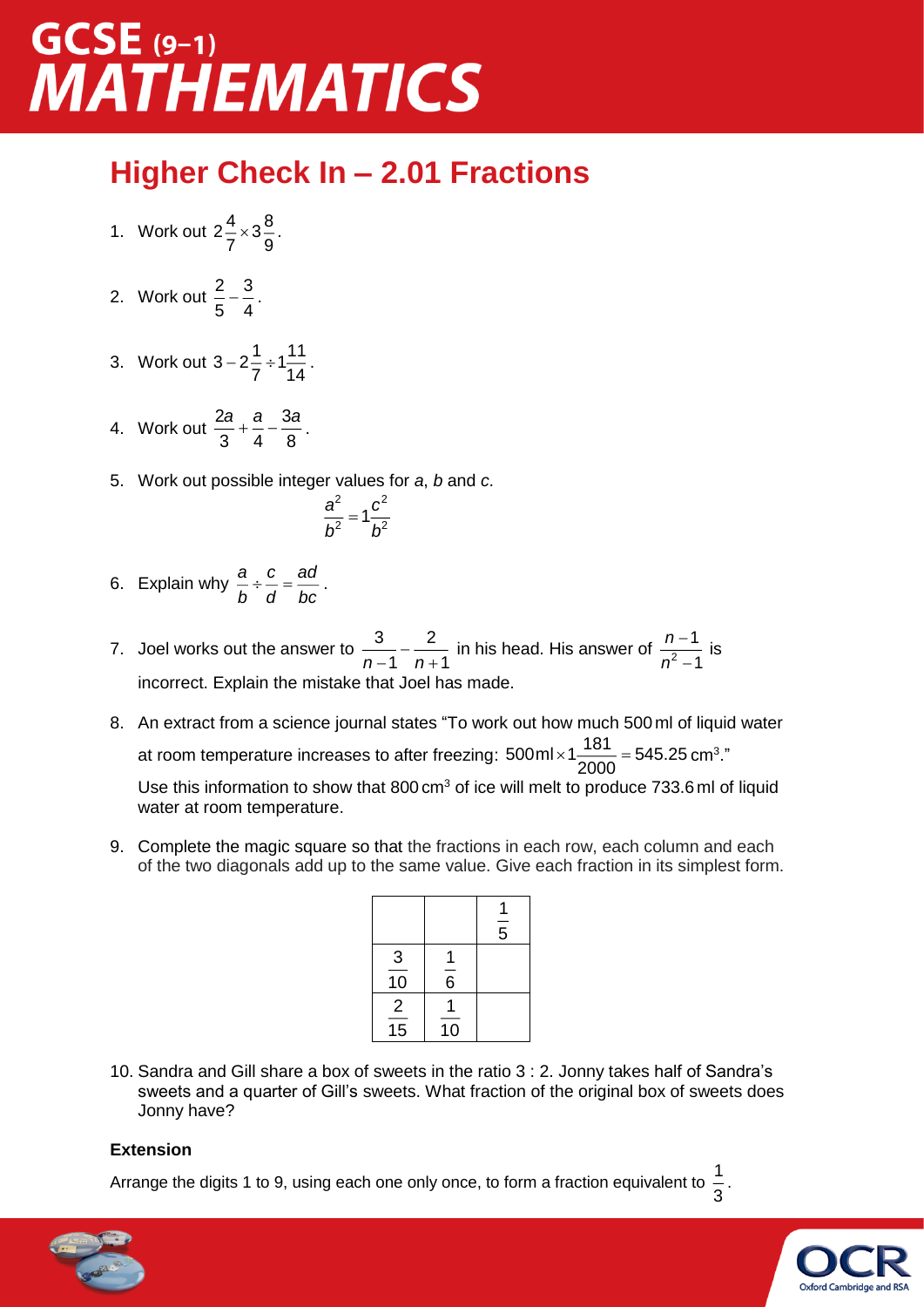# GCSE (9-1)<br>MATHEMATICS

#### **Answers**

1. 10

$$
2. \quad -\frac{7}{20}
$$

- 3.  $1\frac{4}{5}$ 5
- 4.  $\frac{13}{9}$ 24 *a*
- 5. Any Pythagorean triple in the correct order e.g.  $a = 5$ ,  $b = 4$  and  $c = 3$ .
- 6. Dividing by  $\frac{c}{c}$  $\frac{c}{d}$  is the same as multiplying by  $\frac{d}{c}$ *c* .
- 7.  $\frac{3(n+1)-2(n-1)}{(n-1)(n+1)} = \frac{3n+3-2n+2}{n^2+n-n-1} = \frac{n+3}{n^2-n-1}$  $3(n+1) - 2(n-1)$   $3n+3-2n+2$   $n+5$  $(n-1)(n+1)$   $n^2 + n - n - 1$   $n^2 - 1$ *n* + 1) – 2(*n* – 1) 3*n* + 3 – 2*n* + 2 *n*  $\frac{n(n+1)}{n-1(n+1)} = \frac{3n+8}{n^2+n-n-1} = \frac{n+8}{n^2-1}.$ The error has been made when multiplying the  $-2$  by  $(n-1)$  to give  $-2n-2$ .

8. 800 ÷ 
$$
\frac{2181}{2000}
$$
 = 800 ×  $\frac{2000}{2181}$  = 733.6 ml to 1dp.

9.

| 15             | 30             | $\overline{5}$ |
|----------------|----------------|----------------|
| 3              |                |                |
| 10             | $\overline{6}$ | 30             |
| $\overline{2}$ |                | 4              |
| 15             | 10             | 15             |

$$
10.\ \frac{2}{5}
$$

#### **Extension**

 $\frac{5823}{-}$  =  $\frac{1}{-}$ 17469 3



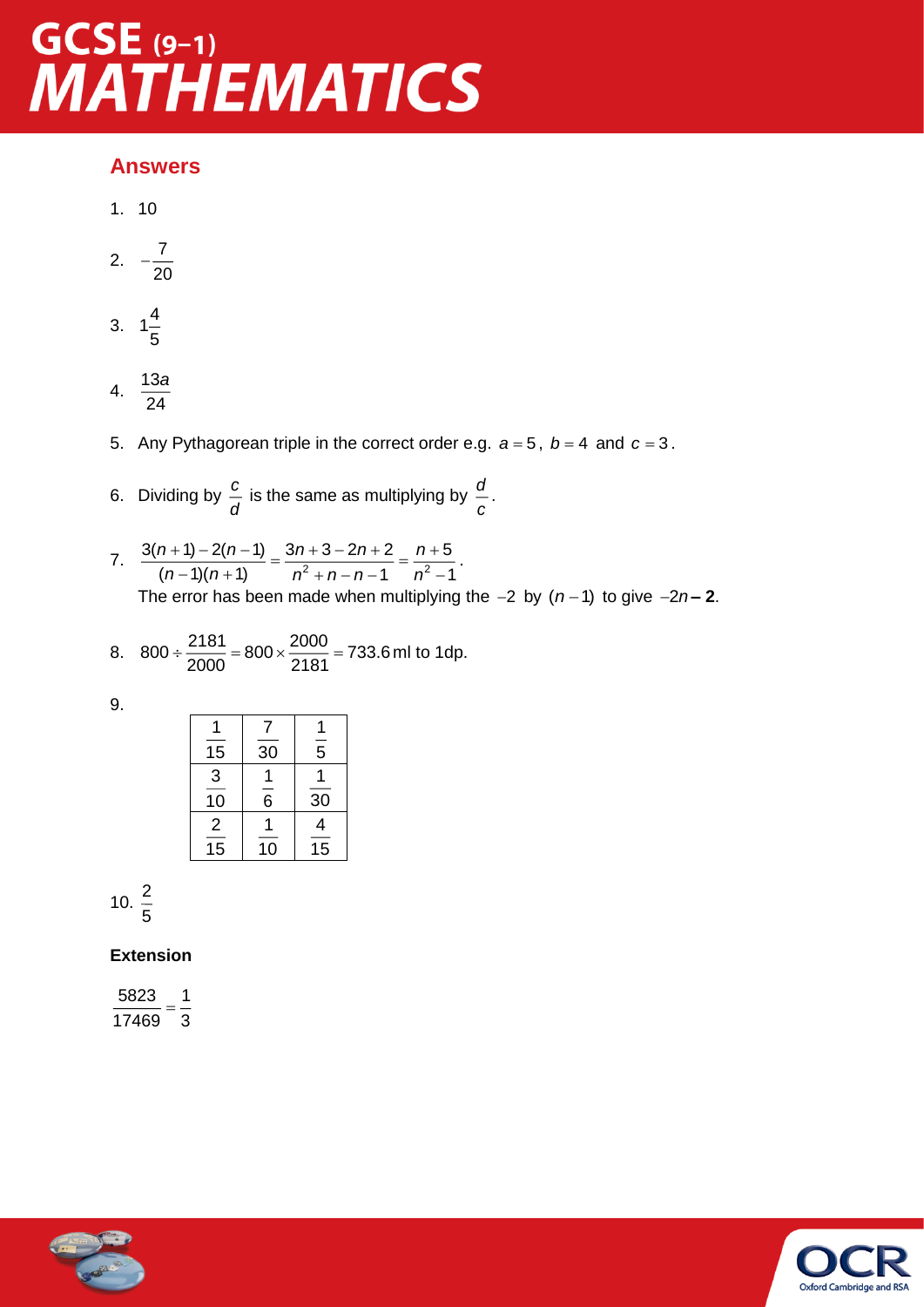## GCSE (9-1)<br>MATHEMATICS

We'd like to know your view on the resources we produce. By clicking on ['Like'](mailto:resources.feedback@ocr.org.uk?subject=I%20liked%20the%20GCSE%20(9-1)%20Mathematics%20Higher%20Check%20In%20-%202.01%20Fractions) or ['Dislike'](mailto:resources.feedback@ocr.org.uk?subject=I%20disliked%20the%20GCSE%20(9-1)%20Mathematics%20Higher%20Check%20In%20-%202.01%20Fractions) you can help us to ensure that our resources work for you. When the email template pops up please add additional comments if you wish and then just click 'Send'. Thank you.

If you do not currently offer this OCR qualification but would like to do so, please complete the Expression of Interest Form which can be found here[: www.ocr.org.uk/expression-of-interest](http://www.ocr.org.uk/expression-of-interest)

#### **OCR Resources**: *the small print*

OCR's **resources** are provided to support the teaching of OCR specifications, but in no way constitute an endorsed teaching method that is required by the Board, and the decision to use them lies with the individual teacher. Whilst every effort is made to ensure the accuracy of the content, OCR cannot be held responsible for any errors or omissions within these resources.

© OCR 2016 - This resource may be freely copied and distributed, as long as the OCR logo and this message remain intact and OCR is acknowledged as the originator of this work. OCR acknowledges the use of the following content: n/a

Please get in touch if you want to discuss the accessibility of resources we offer to support delivery of our qualifications: [resources.feedback@ocr.org.uk](mailto:resources.feedback@ocr.org.uk)